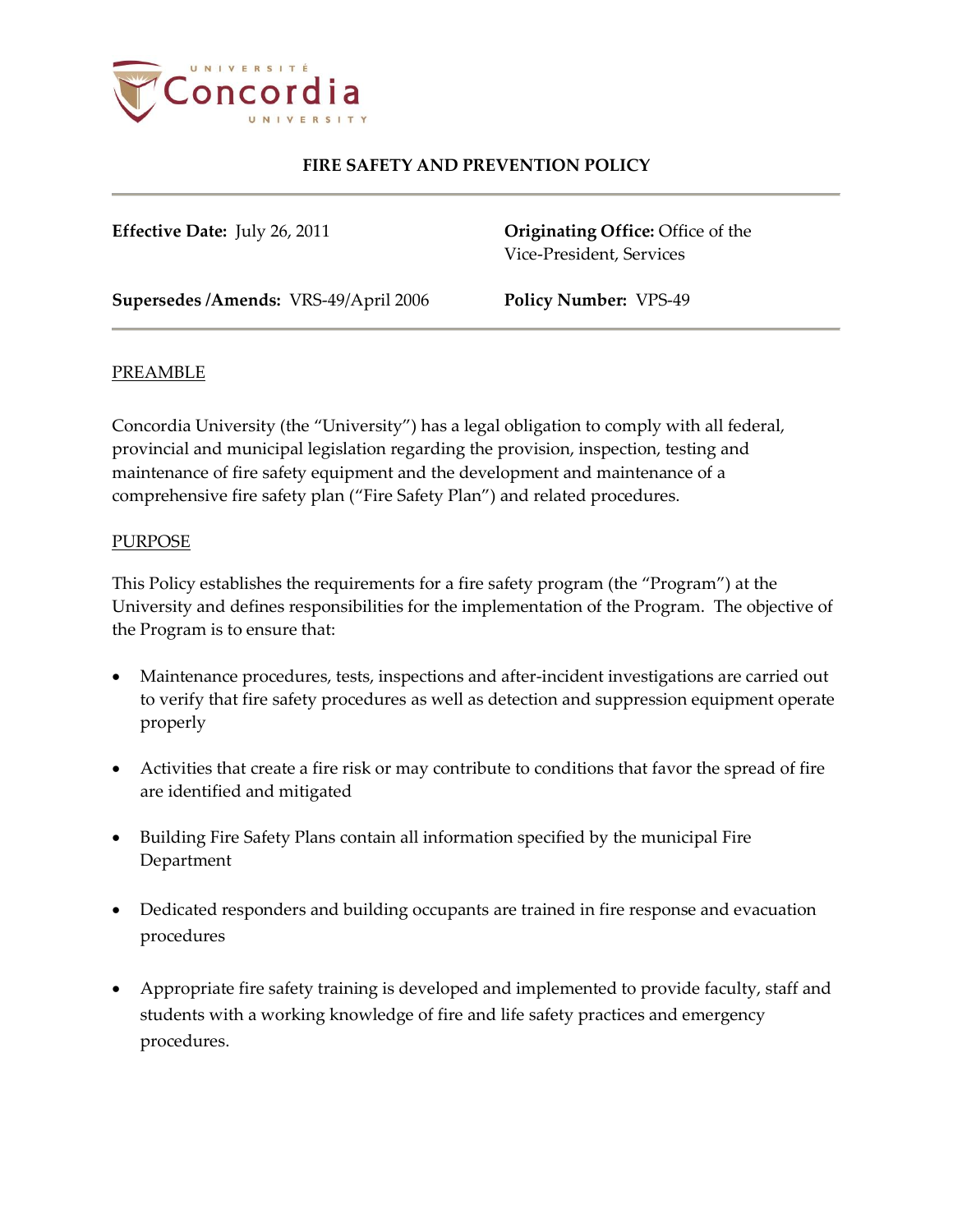

### Page 2 of 10

### SCOPE

This Policy applies to all employees, students and visitors on University premises ("University Facilities"). All members of the University are responsible for respecting this Policy and for familiarizing themselves with the different University emergency procedures and the locations of fire alarms and evacuation routes in the area they use or occupy.

### POLICY

### Fire Detection and Suppression Equipment

- 1. Appropriate fire detection and suppression equipment must be installed in all University Facilities according to the relevant provincial and municipal regulatory requirements.
- 2. The Facilities Management Department ("Facilities Management") shall develop and maintain a comprehensive maintenance program for University Facilities, including complete documentation to ensure that all fire safety detection and suppression equipment is regularly inspected and tested in accordance with the relevant legislation, regulations and standards. Furthermore, Facilities Management shall ensure that similar contractual obligations are included in lease agreements for University Facilities rented by or leased by the University.

#### Fire Safety Plans

3. Fire Safety Plans are developed by the Office of Environmental Health & Safety ("EH&S") and are provided to the municipal Fire Department, the University's Security Department and Fire Evacuation Personnel. Such Plans consist of uniform, buildingspecific information concerning building systems, fire and evacuation procedures. These Fire Safety Plans specify the duties of Fire Evacuation Personnel.

#### Fire Evacuation Personnel

4. Fire Evacuation Personnel include personnel from the University's Security Department, EH&S, Facilities Management and Concordia Emergency Response Teams ("CERT"). Duties and training of Fire Evacuation Personnel are coordinated by EH&S.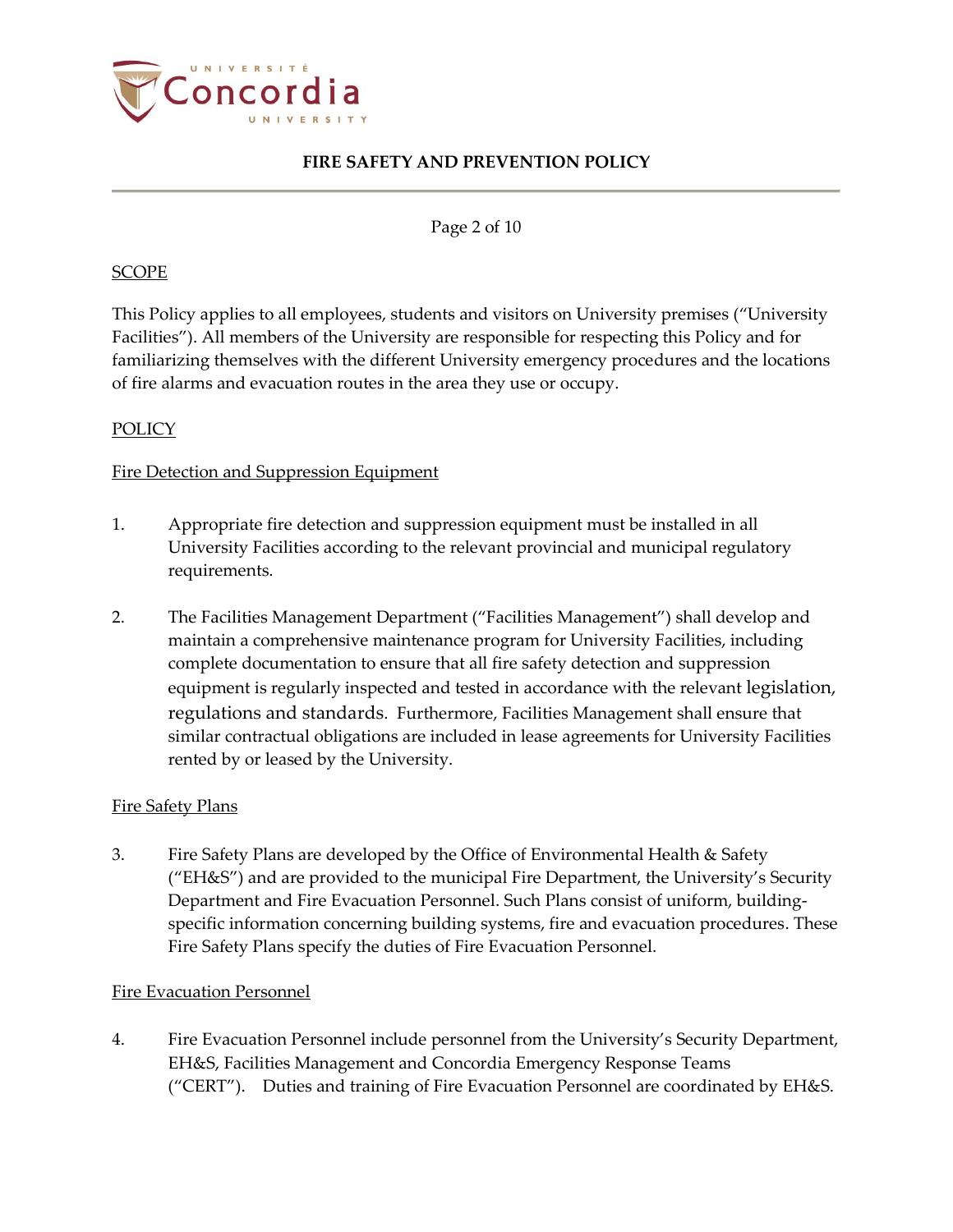

Page 3 of 10

## Members of Concordia Emergency Response Team (CERT)

- 5. The CERT is made up of building occupants, on a volunteer basis, who carry out specific roles and assignments during fire evacuations and other emergency situations. CERT members receive mandatory training on emergency procedures, fire prevention, first-aid and cardiopulmonary resuscitation ("CPR").
- 6. It is the obligation of University Departments to identify employees that are able and willing to participate in the CERT program. No less than two (2) CERT members are required per floor in large buildings or per small Annex. A floor with a large surface area may require more CERT members, in which case a ratio of one (1) CERT member per forty (40) occupants can be adopted. In order to ensure adequate coverage, University Departments that share floor space must also share CERT responsibilities.
- 7. CERT members shall be provided with time off work, without penalty, to attend mandatory CERT training. Training consists of eight (8) hours on emergency procedures, four (4) hours on fire prevention training, and sixteen (16) hours on first-aid and CPR training. Each training session is renewable every three (3) years.

#### Fire Drills

8. Fire drills are held at least annually in all University owned buildings.

#### General Fire Prevention Regulations

- 9. When a fire alarm system is activated in a particular University building, all building occupants must safely stop all activity and evacuate the building, utilizing identified emergency exits and stairwells as specified in relevant University emergency procedures.
- 10. Individuals on University Facilities are urged to immediately report any fire or smoke conditions by pulling an available fire alarm and/or by placing a telephone call to Campus Security at 514-848-3717.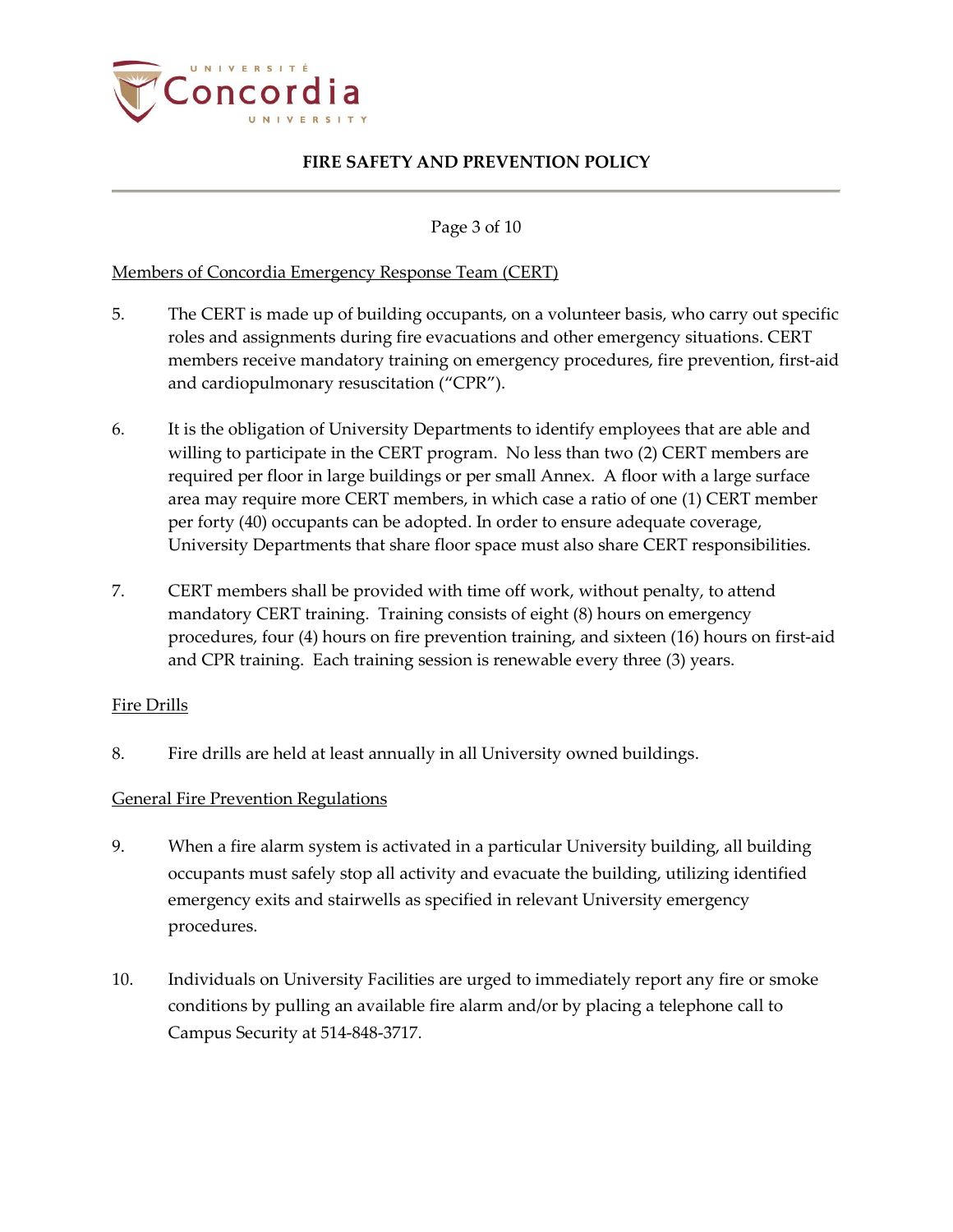

Page 4 of 10

- 11. [Special procedures](http://www.concordia.ca/emergency/whattodoinanemergency/fireandevacuation/evacuationofmobility-impairedpersons/) are established and are to be utilized for building occupants who are mobility impaired.
- 12. Corridors, exits stairs and fire escapes are the escape routes in an emergency. Storage in corridors, exits and stairs is strictly prohibited, including but not limited to temporary, short term or long term storage or spill over from offices, laboratories, classrooms, and shipping and receiving areas.
- 13. Fire doors are doors with a fire–resistance rating used to reduce the spread of fire and smoke between floor sectors to enable safe egress from buildings. Self-closing fire doors are maintained in an open position and close automatically during fire alarms. It is prohibited, at any time, to block, prop, or wedge a fire door in the open position, or prevent the self-closing of a fire door.
- 14. Designated emergency exit doors are to be readily opened from the inside at all times, and must not be, at any time, locked, chained, blocked, or barred to prevent exiting.
- 15. It is a violation of municipal regulations for bicycles to be in University Facilities unless stored in appropriate designated rooms. It is also a violation of these same regulations for bicycles to be in locations where they may impair the use of stairways, access ramps or exit doors. Furthermore, a locked bicycle poses a serious threat to the life safety of the occupants of a building in the event of an emergency evacuation.
- 16. The distribution, storage and manipulation of flammable, explosive or reactive chemicals must be conducted in accordance with the University's *Policy for the Management of Hazardous Materials* [\(VPS-47\)](http://www.concordia.ca/vpirsg/documents/policies/VPS-47.pdf).
- 17. Combustible material (paper, cardboard, etc.) and other flammable materials are to be kept to a minimum. When stored, such materials must be located at least six (6) to twelve (12) inches from any heat source including fixed heaters, space heaters, water heaters, furnaces, and electrical panels.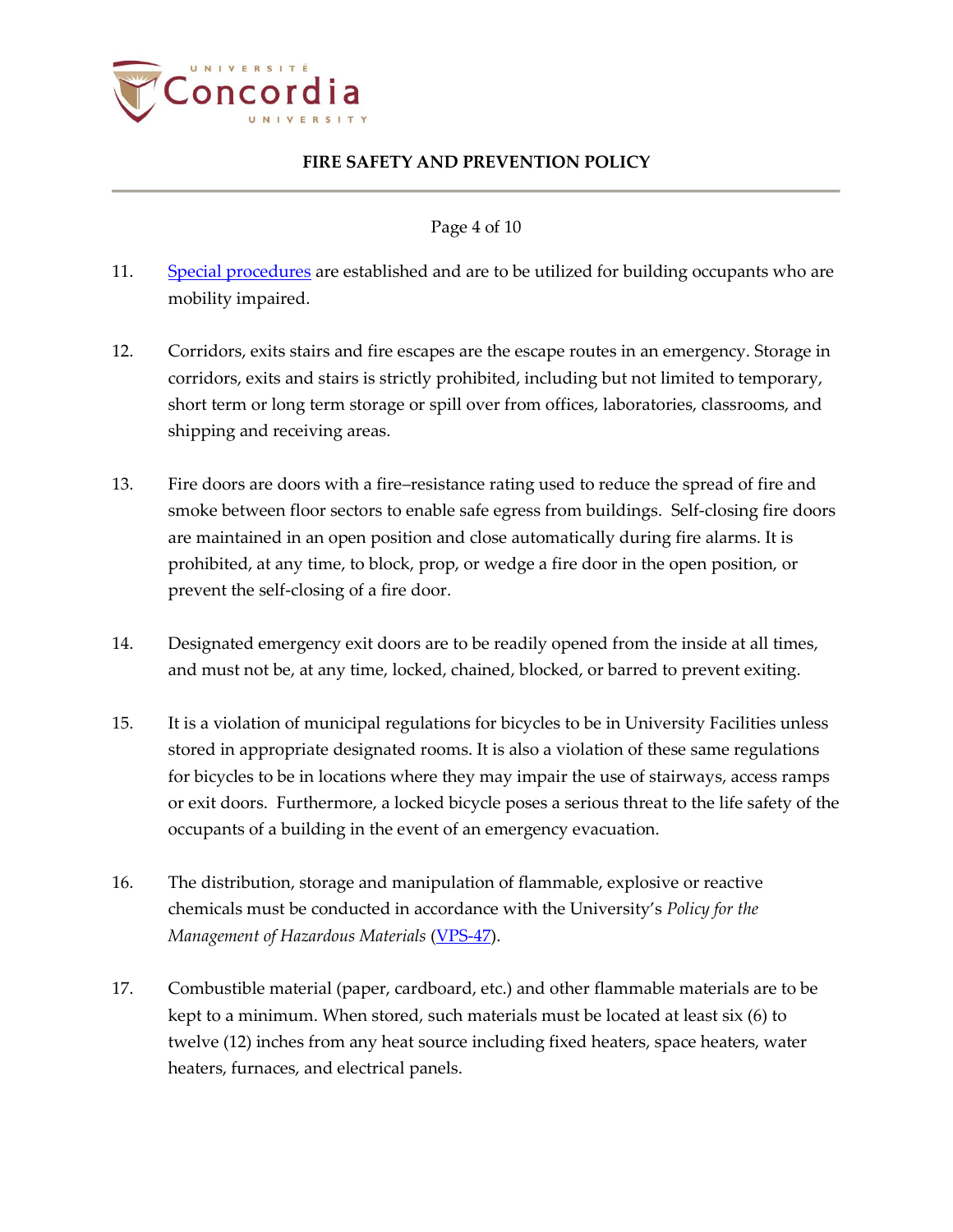

## Page 5 of 10

- 18. The use of candles or any other device that uses an open flame in areas not designated for this purpose is prohibited. Special permission, to use candles or other open flame devises, can be requested via the **Hot Work authorization procedures**.
- 19. Overloading electrical outlets or circuits is a significant fire risk and must be avoided. Before purchasing, utilizing or installing new equipment or increasing the demand on wall outlets and/or electrical circuits, Facilities Management must be consulted. The use of extension cords is prohibited for long term usage; the installation of additional outlet(s) is recommended to resolve the misuse of extension cords. When needed for temporary use, only gauged extension cords should be used. When in doubt, the Electrical Department should be consulted.
- 20. Only authorized and/or inspected space heaters are permitted for use in University Facilities. Space heaters must never be left on if unattended.
- 21. Any defective electrical equipment, such as frayed cords, loose connections, and overheating equipment should be reported to Facilities Management and taken immediately out of service.

## Fire Detection and Suppression Systems

- 22. Fire detection devices include smoke and heat detectors as well as manual fire alarm pull stations. Fire suppression systems include sprinkler systems (water and wet chemical), fire extinguishers and hose lines.
- 23. It is strictly prohibited to tamper with, use or activate any fire detection devices or fire suppression systems without just cause.
- 24. It is strictly prohibited to modify or obstruct any fire detection device or fire suppression system. A clearance of eighteen (18) inches must be maintained for both fire detection devices and fire suppression systems at all times.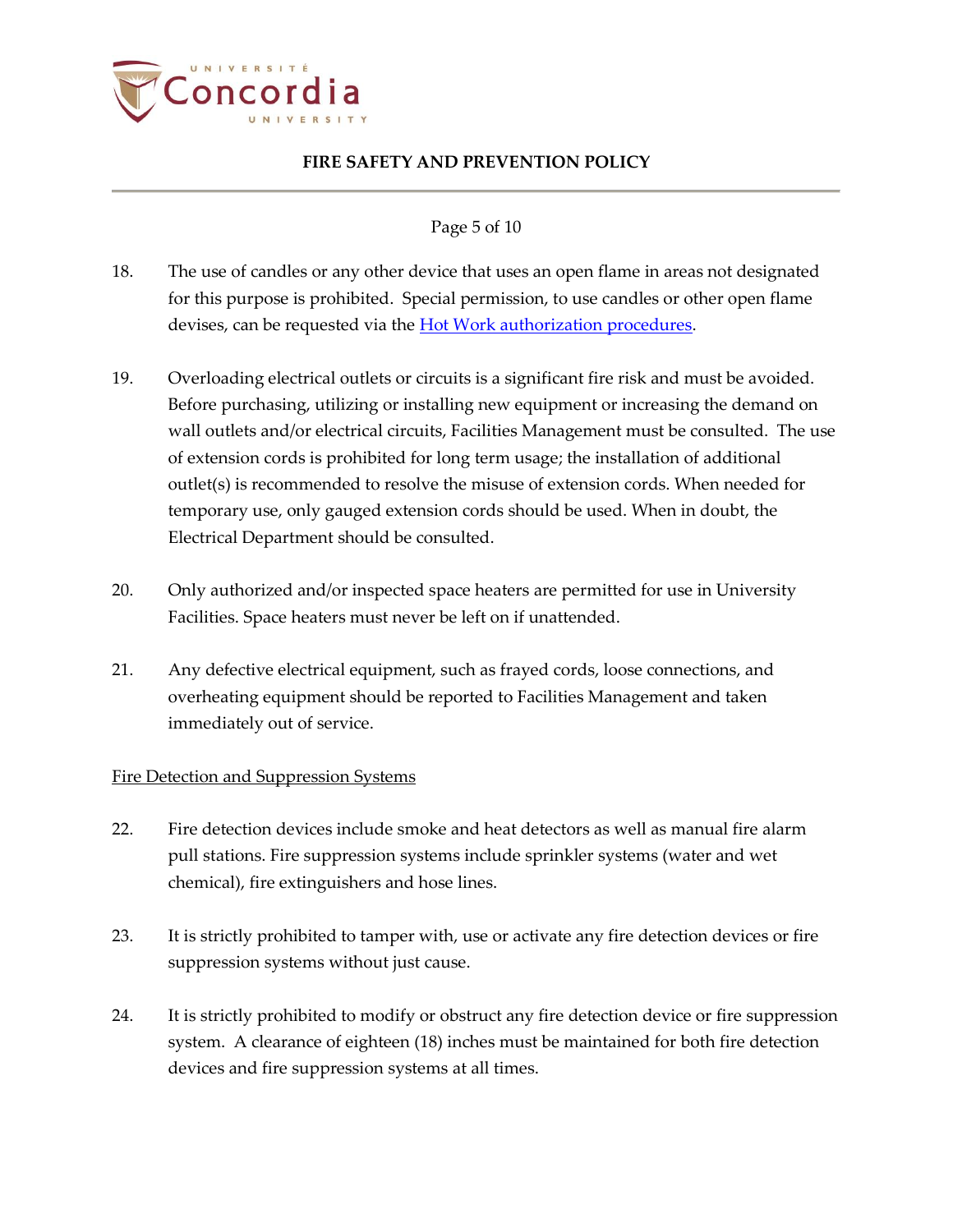

Page 6 of 10

### Hot Work & Interruption of Fire Prevention Systems

- 25. "Hot Work" is defined as any welding, cutting, grinding, or any other activity involving open flames, sparks, or other ignition sources which may cause smoke or fire or which may trigger fire detection devices.
- 26. Fire prevention systems may be partially or completely interrupted by authorized University trades personnel or authorized external fire alarm and/or sprinkler service providers for Hot Work, renovations, theatre performances, or cooking in public spaces where fumes, smoke or dust particles could initiate a fire alarm. Such interruption may also be necessary during maintenance or repair of the building's fire alarm and/or sprinkler system as well as other valid purposes.
- 27. One can obtain authorization for Hot Work and/or the interruption of fire prevention systems by completing a Hot Work & Interruption of Fire Prevention Systems Request [Form.](http://www.concordia.ca/emergency/fire-prevention/firepreventionpermits/hotworkform/)
- 28. University Fire Prevention Personnel have the authority to review all Hot Work & Interruption of Fire Prevention Systems requests and to authorize or deny such requests and/or impose special requirements and/or equipment conditional to the authorization of the requests. University Fire Prevention Personnel are also authorized to inspect the work site and if necessary, immediately stop all activities, if the established requirements and/or terms and conditions of the **Hot Work and Fire Protection** [Interruption Agreement](http://www.concordia.ca/emergency/fire-prevention/firepreventionpermits/hotworkform/) have not been adhered to or if any other safety or fire risk is identified.

#### **Responsibilities**

Office of Environmental Health and Safety (EH&S)

- 29. It is the overall responsibility of EH&S to coordinate, investigate and advise on fire safety issues. EH&S will:
	- develop and maintain Fire Safety Plans and response procedures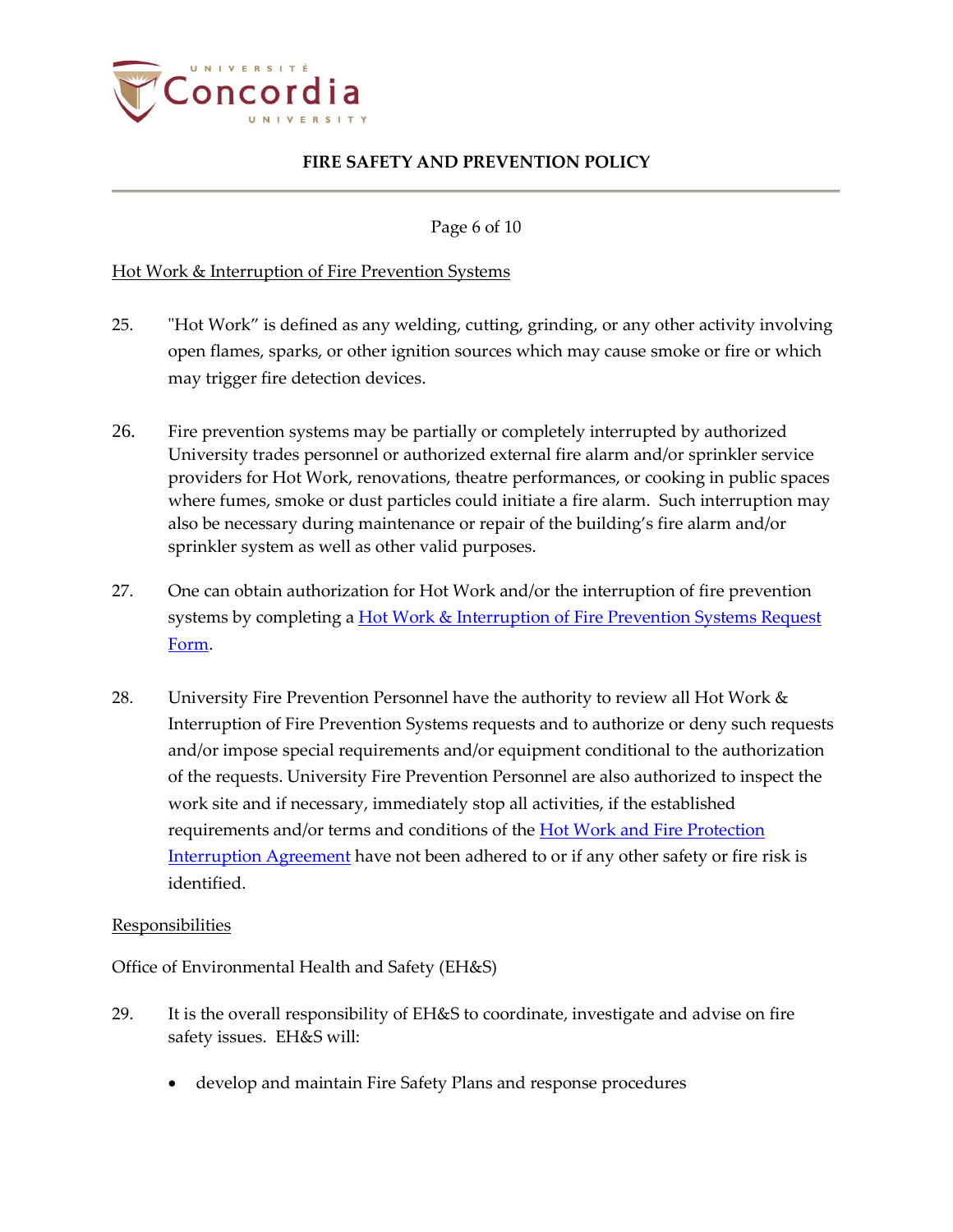

## Page 7 of 10

- manage the CERT program
- investigate fire and fire alarm incidents
- liaise with representatives of Municipal Fire Departments
- conduct and coordinate fire drills, building safety inspections and emergency simulations
- monitor, review, assess and approve Hot Work & Interruption of Fire Prevention Systems requests.

### Security Department

- 30. Security personnel are responsible for responding to all fire alarm activations, reported fires or reported odours of smoke. The Security Department will:
	- monitor fire alarm panels, Hot Work & Interruption of Fire Prevention Systems requests
	- in the event of an alarm activation, validate the alarm and apply the appropriate procedures
	- initiate building evacuations and take necessary action to save lives and minimize damage
	- notify and coordinate activities with EH&S and Facilities Management
	- support and assist Municipal emergency services when they arrive on campus; directing them to the appropriate location of the fire / fire alarm activation by providing appropriate building related information
	- secure information and/or evidence for follow-up debriefings or investigations
	- consult and coordinate with EH&S and Facilities Management prior to the reintegrations of building occupants following an evacuation.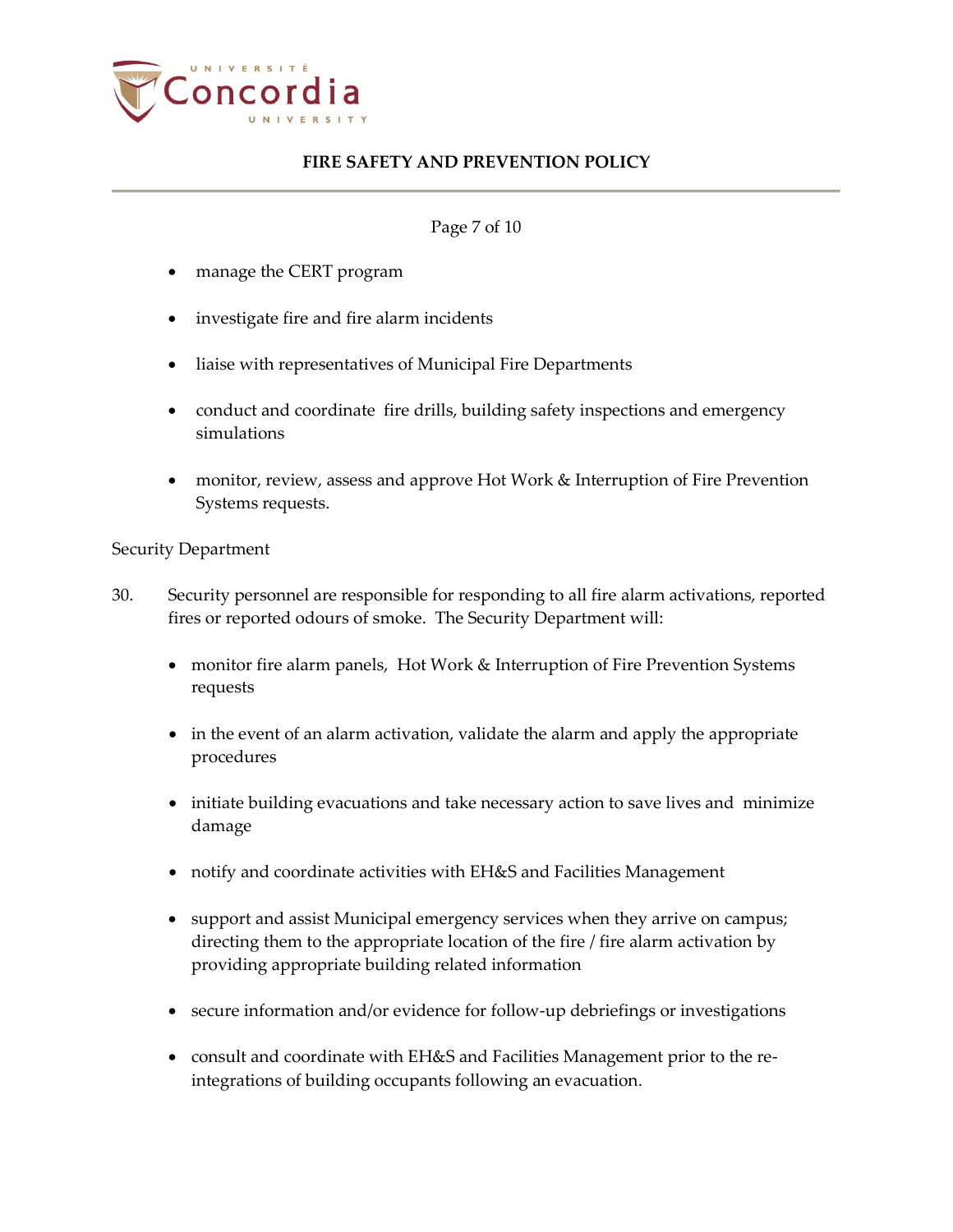

### Page 8 of 10

Facilities Management Department

- 31. Facilities Management is responsible for all maintenance contracts and preventative maintenance of fire detection devices and fire suppression systems and must respond to building emergencies to provide assistance as required. Facilities Management will assist with, conduct and/or monitor:
	- inspections of the fire prevention systems as per relevant legislation, regulations and standards requirements
	- testing of fire pumps
	- bypasses and resets on the fire alarm panels, when required
	- repairs on the fire prevention systems
	- bi-annual inspections of kitchen chemical wet systems
	- investigations and corrections of deficiencies concerning fire prevention systems
	- procedures related to Hot Work & Interruption of Fire Prevention Systems
	- weekly testing on all power generators.

## Residence Life

- 32. Residence Life Administrators and Residence Assistants will participate in the following fire prevention activities:
	- conducting occasional room inspections to verify fire / smoke detection systems and sprinkler systems are in good order and unobstructed
	- conducting daily floor inspections to ensure exit signs and stairwells are unobstructed, and fire doors are properly functioning
	- reporting any non-working fire doors and obstructed stairwells or non-illuminated or obstructed exit signs to Facilities Management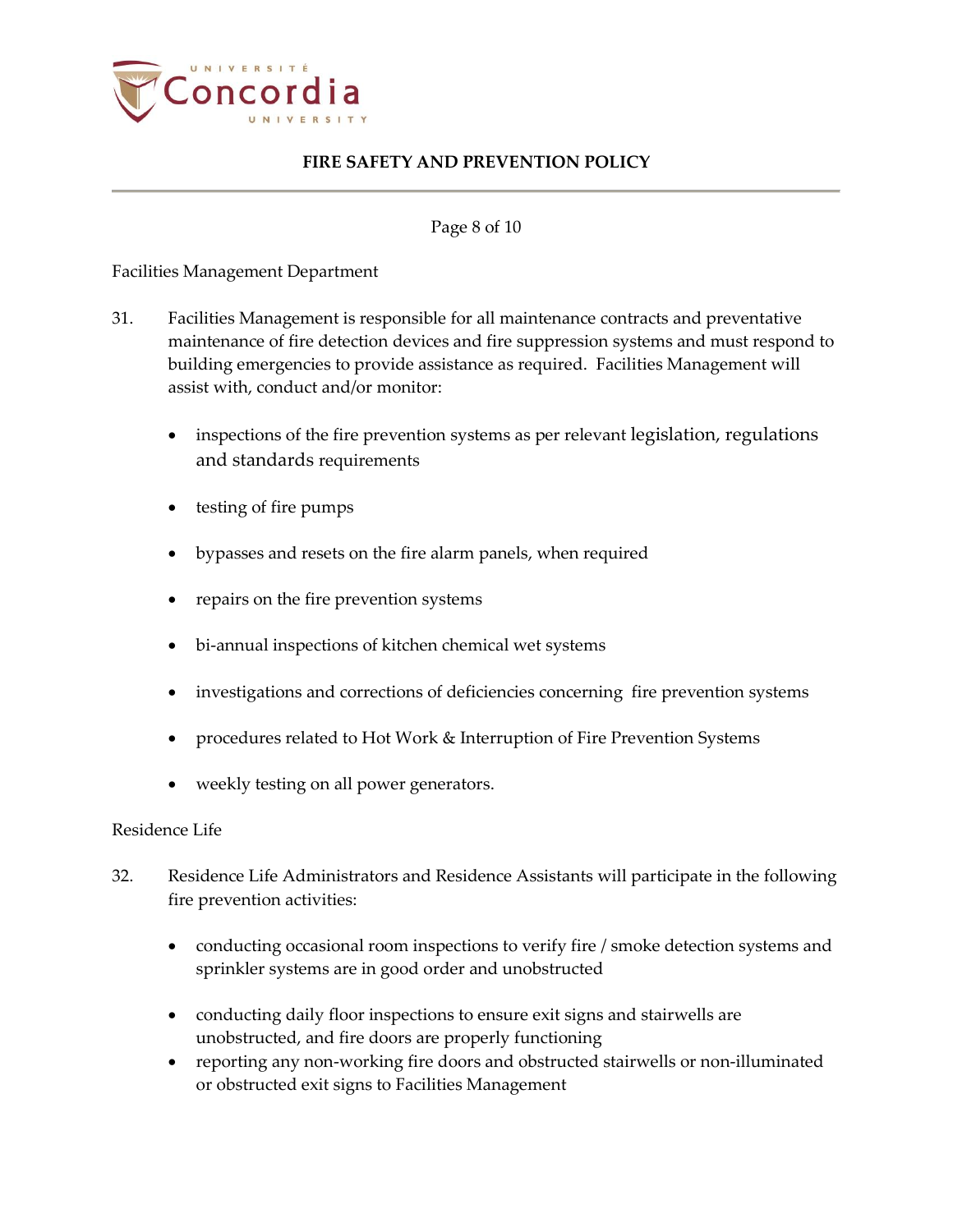

## Page 9 of 10

- conducting fire alarm and evacuation drills at least once per semester. If appropriate, an incident that has caused a fire alarm and evacuation of a residence during a semester, can replace a mandatory drill for that period.
- 33. Residence Assistants will receive training with respect to first aid, fire alarm and evacuation procedures as well as other emergency procedures deemed necessary.

## Faculty, Department and Unit Heads

- 34. The Heads of Faculties, Departments, and Units shall use their best efforts, within their area of control to:
	- minimize the risk of fire as a result of activities under their control
	- ensure that staff, students and visitors are aware of the actions to take in the event of a fire, fire alarm activation and other emergencies, and refresh relevant training, information and instruction at appropriate intervals
	- keep records of such information, instruction and training
	- provide information to the University Fire Safety Officer, EH&S concerning activities that pose a fire risk
	- provide assistance and information to assist in mitigating fire risks as well as support during emergency response in areas under their control
	- identify and appoint CERT members for each floor / area / building that the Faculty, Department and/or Unit occupy
	- inform the University Fire Safety Officer, EH&S of any significant proposed changes in use of a building, room or laboratory that might affect the fire risk assessment. Faculty, Teaching Assistants, Guess Lecturers and Laboratory Technicians
- 35. Faculty, Teaching Assistants, Guest Lecturers and Laboratory Technicians must be aware of the actions to take in the event of a fire, fire alarm activation or other emergency situations and direct students, under their supervision, to take the appropriate actions during an emergency.